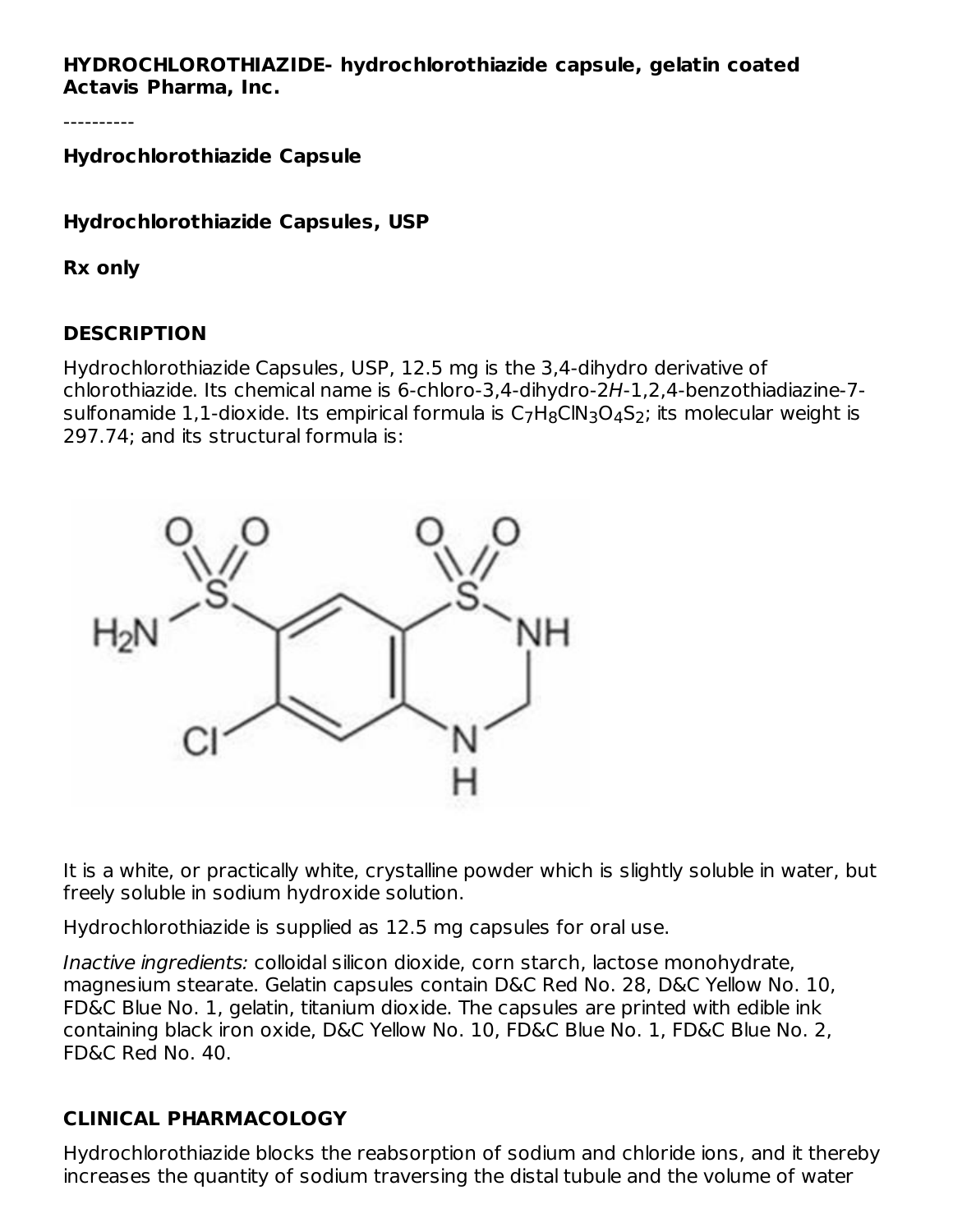excreted. A portion of the additional sodium presented to the distal tubule is exchanged there for potassium and hydrogen ions. With continued use of hydrochlorothiazide and depletion of sodium, compensatory mechanisms tend to increase this exchange and may produce excessive loss of potassium, hydrogen and chloride ions.

Hydrochlorothiazide also decreases the excretion of calcium and uric acid, may increase the excretion of iodide and may reduce glomerular filtration rate. Metabolic toxicities associated with excessive electrolyte changes caused by hydrochlorothiazide have been shown to be dose-related.

### **Pharmacokinetics and Metabolism:**

Hydrochlorothiazide is well absorbed (65% to 75%) following oral administration. Absorption of hydrochlorothiazide is reduced in patients with congestive heart failure.

Peak plasma concentrations are observed within 1 to 5 hours of dosing and range from 70 to 490 ng/mL following oral doses of 12.5 to 100 mg. Plasma concentrations are linearly related to the administered dose. Concentrations of hydrochlorothiazide are 1.6 to 1.8 times higher in whole blood than in plasma. Binding to serum proteins has been reported to be approximately 40% to 68%. The plasma elimination half-life has been reported to be 6 to 15 hours. Hydrochlorothiazide is eliminated primarily by renal pathways. Following oral doses of 12.5 to 100 mg, 55% to 77% of the administered dose appears in urine and greater than 95% of the absorbed dose is excreted in urine as unchanged drug. In patients with renal disease, plasma concentrations of hydrochlorothiazide are increased and the elimination half-life is prolonged.

When hydrochlorothiazide is administered with food, its bioavailability is reduced by 10%, the maximum plasma concentration is reduced by 20%, and the time to maximum concentration increases from 1.6 to 2.9 hours.

### **Pharmacodynamics:**

Acute antihypertensive effects of thiazides are thought to result from a reduction in blood volume and cardiac output, secondary to a natriuretic effect, although a direct vasodilatory mechanism has also been proposed. With chronic administration, plasma volume returns toward normal, but peripheral vascular resistance is decreased. The exact mechanism of the antihypertensive effect of hydrochlorothiazide is not known.

Thiazides do not affect normal blood pressure. Onset of action occurs within 2 hours of dosing, peak effect is observed at about 4 hours, and activity persists for up to 24 hours.

### **Clinical Studies:**

In an 87 patient 4-week double-blind, placebo controlled, parallel group trial, patients who received hydrochlorothiazide had reductions in seated systolic and diastolic blood pressure that were significantly greater than those seen in patients who received placebo. In published placebo-controlled trials comparing 12.5 mg of hydrochlorothiazide to 25 mg, the 12.5 mg dose preserved most of the placebocorrected blood pressure reduction seen with 25 mg.

### **INDICATIONS AND USAGE**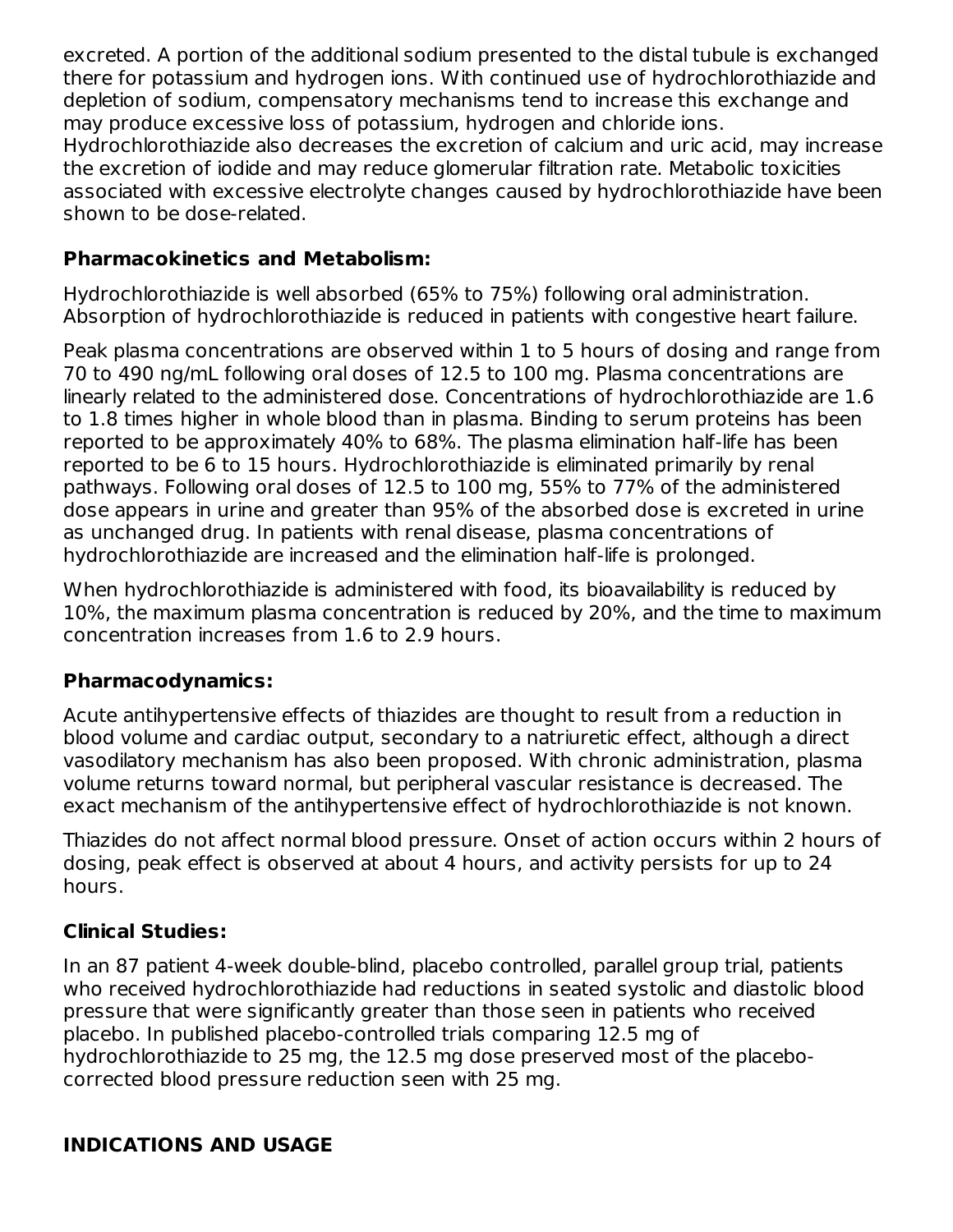Hydrochlorothiazide is indicated in the management of hypertension either as the sole therapeutic agent, or in combination with other antihypertensives. Unlike potassium sparing combination diuretic products, hydrochlorothiazide may be used in those patients in whom the development of hyperkalemia cannot be risked, including patients taking ACE inhibitors.

Usage in Pregnancy: The routine use of diuretics in an otherwise healthy woman is inappropriate and exposes mother and fetus to unnecessary hazard. Diuretics do not prevent development of toxemia of pregnancy, and there is no satisfactory evidence that they are useful in the treatment of developed toxemia.

Edema during pregnancy may arise from pathological causes or from the physiologic and mechanical consequences of pregnancy. Diuretics are indicated in pregnancy when edema is due to pathologic causes, just as they are in the absence of pregnancy. Dependent edema in pregnancy resulting from restriction of venous return by the expanded uterus is properly treated through elevation of the lower extremities and use of support hose; use of diuretics to lower intravascular volume in this case is illogical and unnecessary. There is hypervolemia during normal pregnancy which is harmful to neither the fetus nor the mother (in the absence of cardiovascular disease), but which is associated with edema, including generalized edema in the majority of pregnant women. If this edema produces discomfort, increased recumbency will often provide relief. In rare instances this edema may cause extreme discomfort which is not relieved by rest. In these cases a short course of diuretics may provide relief and may be appropriate.

### **CONTRAINDICATIONS**

Hydrochlorothiazide is contraindicated in patients with anuria. Hypersensitivity to this product or other sulfonamide derived drugs is also contraindicated.

## **WARNINGS**

Acute Myopia and Secondary Angle-Closure Glaucoma: Hydrochlorothiazide, a sulfonamide, can cause an idiosyncratic reaction, resulting in acute transient myopia and acute angle-closure glaucoma. Symptoms include acute onset of decreased visual acuity or ocular pain and typically occur within hours to weeks of drug initiation. Untreated acute angle-closure glaucoma can lead to permanent vision loss. The primary treatment is to discontinue hydrochlorothiazide as rapidly as possible. Prompt medical or surgical treatments may need to be considered if the intraocular pressure remains uncontrolled. Risk factors for developing acute angle-closure glaucoma may include a history of sulfonamide or penicillin allergy.

Diabetes and Hypoglycemia: Latent diabetes mellitus may become manifest and diabetic patients given thiazides may require adjustment of their insulin dose.

Renal Disease: Cumulative effects of the thiazides may develop in patients with impaired renal function. In such patients, thiazides may precipitate azotemia.

### **PRECAUTIONS**

Electrolyte and Fluid Balance Status: In published studies, clinically significant hypokalemia has been consistently less common in patients who received 12.5 mg of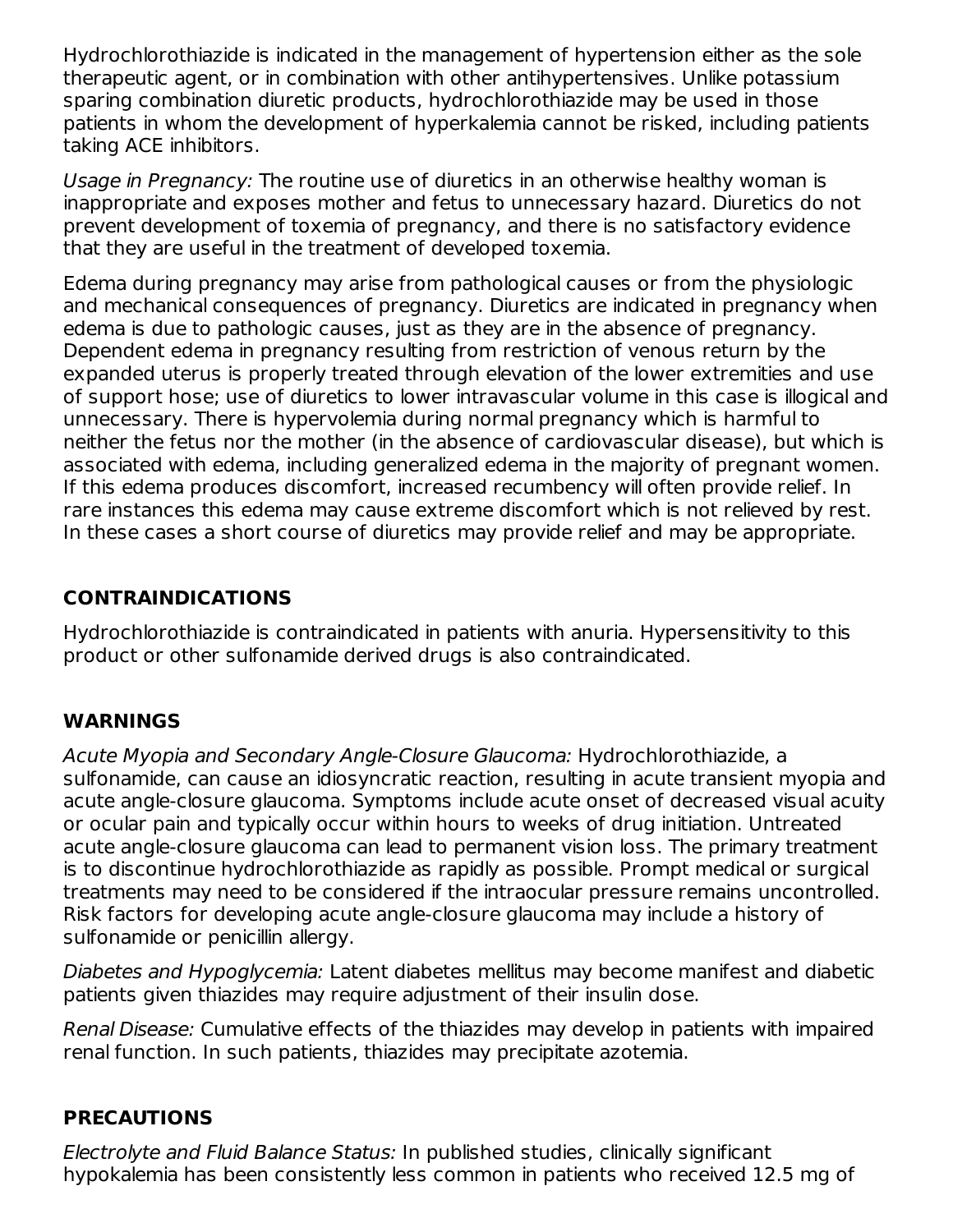hydrochlorothiazide than in patients who received higher doses. Nevertheless, periodic determination of serum electrolytes should be performed in patients who may be at risk for the development of hypokalemia. Patients should be observed for signs of fluid or electrolyte disturbances, i.e., hyponatremia, hypochloremic alkalosis, and hypokalemia and hypomagnesemia.

Warning signs or symptoms of fluid and electrolyte imbalance include dryness of mouth, thirst, weakness, lethargy, drowsiness, restlessness, muscle pains or cramps, muscular fatigue, hypotension, oliguria, tachycardia, and gastrointestinal disturbances such as nausea and vomiting.

Hypokalemia may develop, especially with brisk diuresis when severe cirrhosis is present, during concomitant use of corticosteroid or adrenocorticotropic hormone (ACTH) or after prolonged therapy. Interference with adequate oral electrolyte intake will also contribute to hypokalemia. Hypokalemia and hypomagnesemia can provoke ventricular arrhythmias or sensitize or exaggerate the response of the heart to the toxic effects of digitalis. Hypokalemia may be avoided or treated by potassium supplementation or increased intake of potassium rich foods.

Dilutional hyponatremia is life-threatening and may occur in edematous patients in hot weather; appropriate therapy is water restriction rather than salt administration, except in rare instances when the hyponatremia is life-threatening. In actual salt depletion, appropriate replacement is the therapy of choice.

Hyperuricemia: Hyperuricemia or acute gout may be precipitated in certain patients receiving thiazide diuretics.

Impaired Hepatic Function: Thiazides should be used with caution in patients with impaired hepatic function. They can precipitate hepatic coma in patients with severe liver disease.

Parathyroid Disease: Calcium excretion is decreased by thiazides, and pathologic changes in the parathyroid glands, with hypercalcemia and hypophosphatemia, have been observed in a few patients on prolonged thiazide therapy.

#### **Information for Patients:**

Non-melanoma Skin Cancer: Instruct patients taking hydrochlorothiazide to protect skin from the sun and undergo regular skin cancer screening.

### **Drug Interactions:**

When given concurrently the following drugs may interact with thiazide diuretics:

Alcohol, barbiturates, or narcotics - potentiation of orthostatic hypotension may occur.

Antidiabetic drugs - (oral agents and insulin) dosage adjustment of the antidiabetic drug may be required.

Other antihypertensive drugs - additive effect or potentiation.

Cholestyramine and colestipol resins - Cholestyramine and colestipol resins bind the hydrochlorothiazide and reduce its absorption from the gastrointestinal tract by up to 85 and 43 percent, respectively.

Corticosteroid, ACTH – intensified electrolyte depletion, particularly hypokalemia.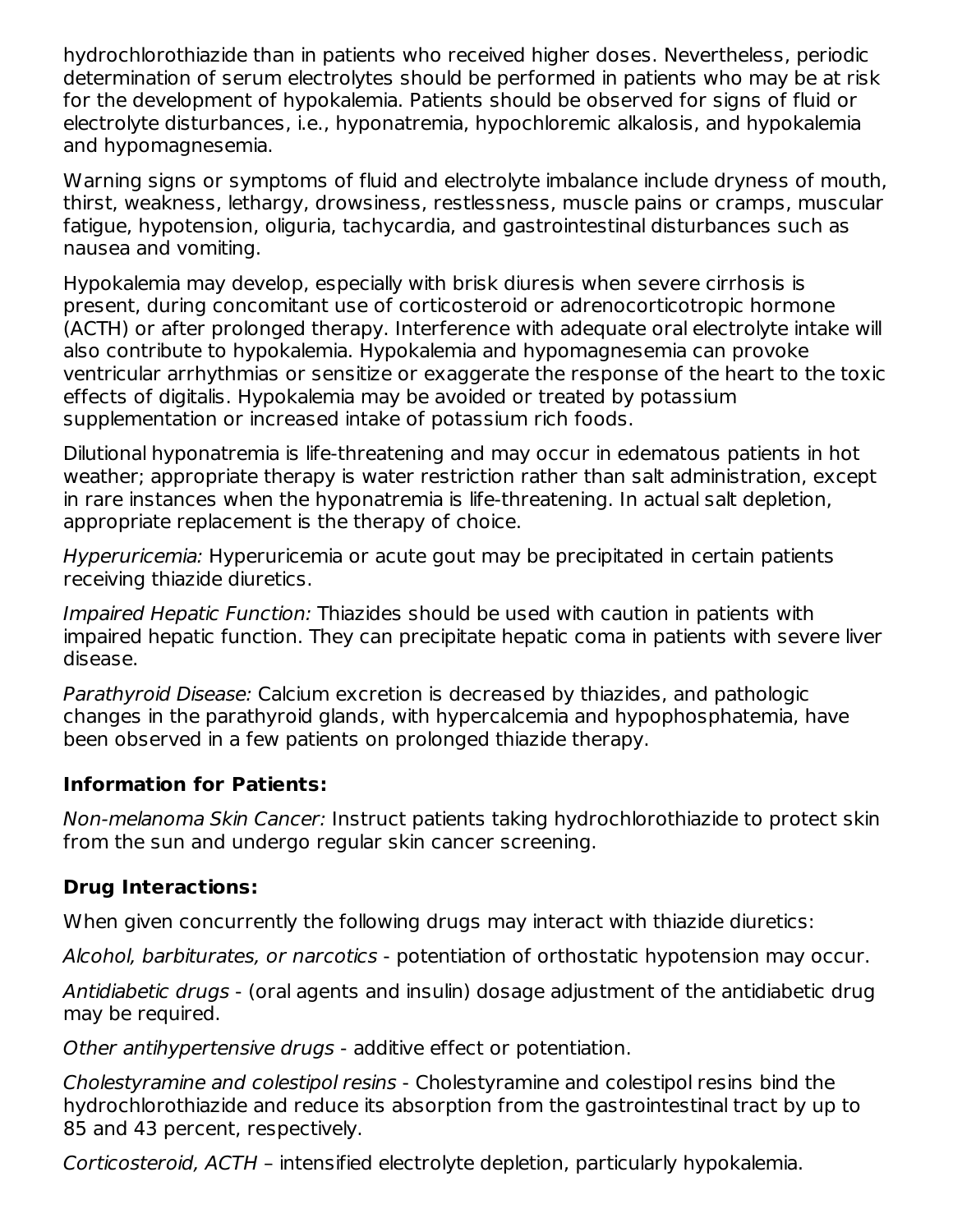Pressor amines (e.g., norepinephrine) - possible decreased response to pressor amines but not sufficient to preclude their use.

Skeletal muscle relaxants, nondepolarizing (e.g., tubocurarine) - possible increased responsiveness to the muscle relaxant.

Lithium - generally should not be given with diuretics. Diuretic agents reduce the renal clearance of lithium and greatly increase the risk of lithium toxicity. Refer to the package insert for lithium preparations before use of such preparations with hydrochlorothiazide.

Non-steroidal anti-inflammatory drugs - In some patients, the administration of a nonsteroidal anti-inflammatory agent can reduce the diuretic, natriuretic, and antihypertensive effects of loop, potassium-sparing and thiazide diuretics. When hydrochlorothiazide and non-steroidal anti-inflammatory agents are used concomitantly, the patients should be observed closely to determine if the desired effect of the diuretic is obtained.

Drug/Laboratory Test Interactions - Thiazides should be discontinued before carrying out tests for parathyroid function (see **PRECAUTIONS, General**).

Carcinogenesis, Mutagenesis, Impairment of Fertility: Two-year feeding studies in mice and rats conducted under the auspices of the National Toxicology Program (NTP) uncovered no evidence of a carcinogenic potential of hydrochlorothiazide in female mice (at doses of up to approximately 600 mg/kg/day) or in male and female rats (at doses of approximately 100 mg/kg/day). The NTP, however, found equivocal evidence for hepatocarcinogenicity in male mice. Hydrochlorothiazide was not genotoxic in vitro in the Ames mutagenicity assay of Salmonella typhimurium strains TA 98, TA 100, TA 1535, TA 1537, and TA 1538 and in the Chinese Hamster Ovary (CHO) test for chromosomal aberrations, or in vivo in assays using mouse germinal cell chromosomes, Chinese hamster bone marrow chromosomes, and the *Drosophila* sex-linked recessive lethal trait gene. Positive test results were obtained only in the in vitro CHO Sister Chromatid Exchange (clastogenicity) and in the Mouse Lymphoma Cell (mutagenicity) assays, using concentrations of hydrochlorothiazide from 43 to 1,300 mcg/mL, and in the Aspergillus nidulans non-disjunction assay at an unspecified concentration.

Hydrochlorothiazide had no adverse effects on the fertility of mice and rats of either sex in studies wherein these species were exposed, via their diet, to doses of up to 100 and 4 mg/kg, respectively, prior to conception and throughout gestation.

### **Pregnancy:**

### **Teratogenic Effects:**

Studies in which hydrochlorothiazide was orally administered to pregnant mice and rats during their respective periods of major organogenesis at doses up to 3,000 and 1,000 mg hydrochlorothiazide/kg, respectively, provided no evidence of harm to the fetus.

There are, however, no adequate and well-controlled studies in pregnant women. Because animal reproduction studies are not always predictive of human response, this drug should be used during pregnancy only if clearly needed.

### **Nonteratogenic Effects:**

Thiazides cross the placental barrier and appear in cord blood. There is a risk of fetal or neonatal jaundice, thrombocytopenia, and possibly other adverse reactions that have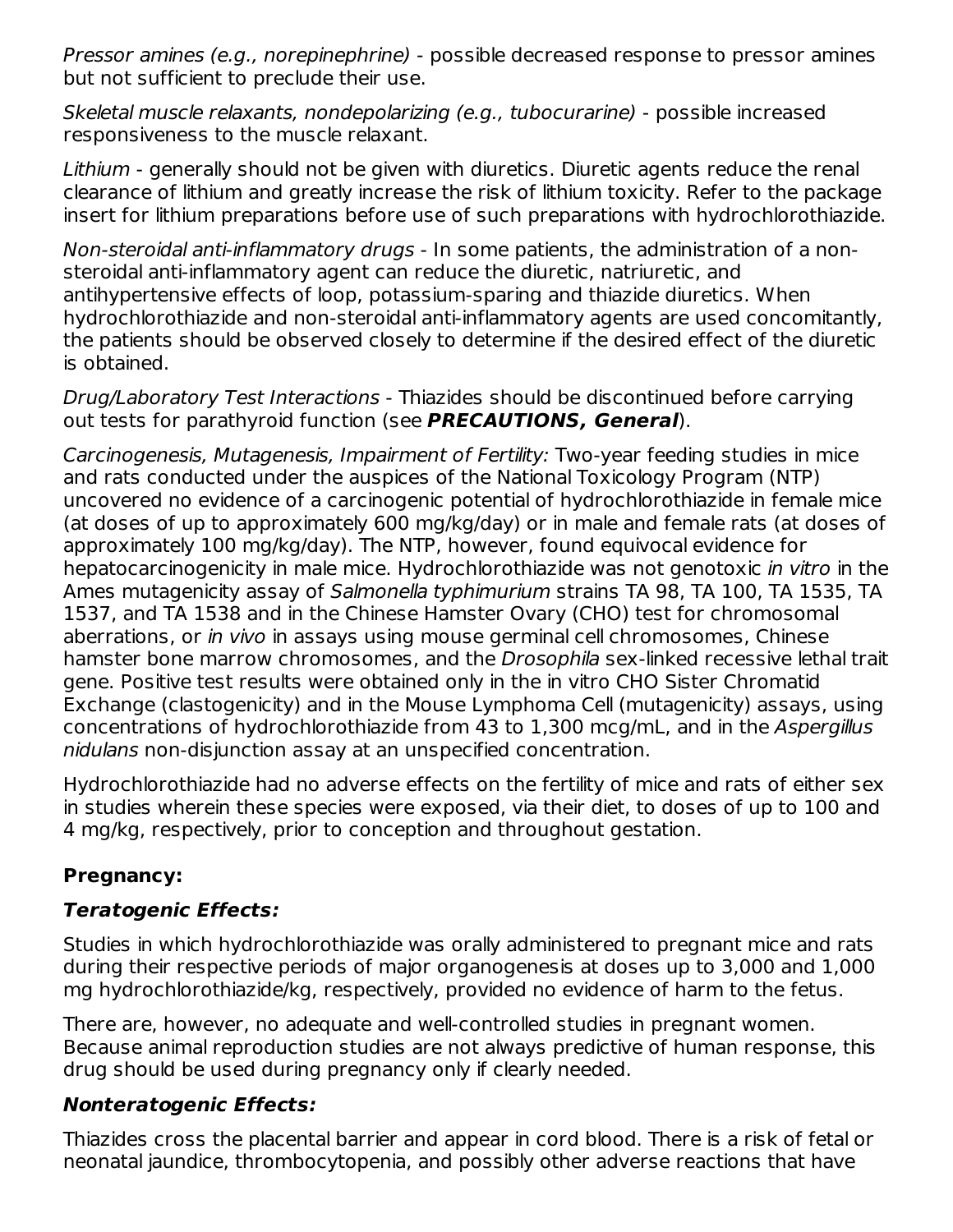occurred in adults.

#### **Nursing Mothers:**

Thiazides are excreted in breast milk. Because of the potential for serious adverse reactions in nursing infants, a decision should be made whether to discontinue nursing or to discontinue hydrochlorothiazide, taking into account the importance of the drug to the mother.

#### **Pediatric Use:**

Safety and effectiveness in pediatric patients have not been established.

#### **Elderly Use:**

A greater blood pressure reduction and an increase in side effects may be observed in the elderly (i.e., > 65 years) with hydrochlorothiazide. Starting treatment with the lowest available dose of hydrochlorothiazide (12.5 mg) is therefore recommended. If further titration is required, 12.5 mg increments should be utilized.

### **ADVERSE REACTIONS**

The adverse reactions associated with hydrochlorothiazide have been shown to be dose related. In controlled clinical trials, the adverse events reported with doses of 12.5 mg hydrochlorothiazide once daily were comparable to placebo. The following adverse reactions have been reported for doses of hydrochlorothiazide 25 mg and greater and, within each category, are listed in the order of decreasing severity.

Body as a whole: Weakness.

Cardiovascular: Hypotension including orthostatic hypotension (may be aggravated by alcohol, barbiturates, narcotics or antihypertensive drugs).

Digestive: Pancreatitis, jaundice (intrahepatic cholestatic jaundice), diarrhea, vomiting, sialadenitis, cramping, constipation, gastric irritation, nausea, anorexia.

Hematologic: Aplastic anemia, agranulocytosis, leukopenia, hemolytic anemia, thrombocytopenia.

Hypersensitivity: Anaphylactic reactions, necrotizing angiitis (vasculitis and cutaneous vasculitis), respiratory distress including pneumonitis and pulmonary edema, photosensitivity, fever, urticaria, rash, purpura.

Metabolic: Electrolyte imbalance (see **PRECAUTIONS**), hyperglycemia, glycosuria, hyperuricemia.

Musculoskeletal: Muscle spasm.

Nervous System/Psychiatric: Vertigo, paresthesia, dizziness, headache, restlessness.

Renal: Renal failure, renal dysfunction, interstitial nephritis (see **WARNINGS**).

Skin: Erythema multiforme including Stevens-Johnson syndrome, exfoliative dermatitis including toxic epidermal necrolysis, alopecia.

Special Senses: Transient blurred vision, xanthopsia.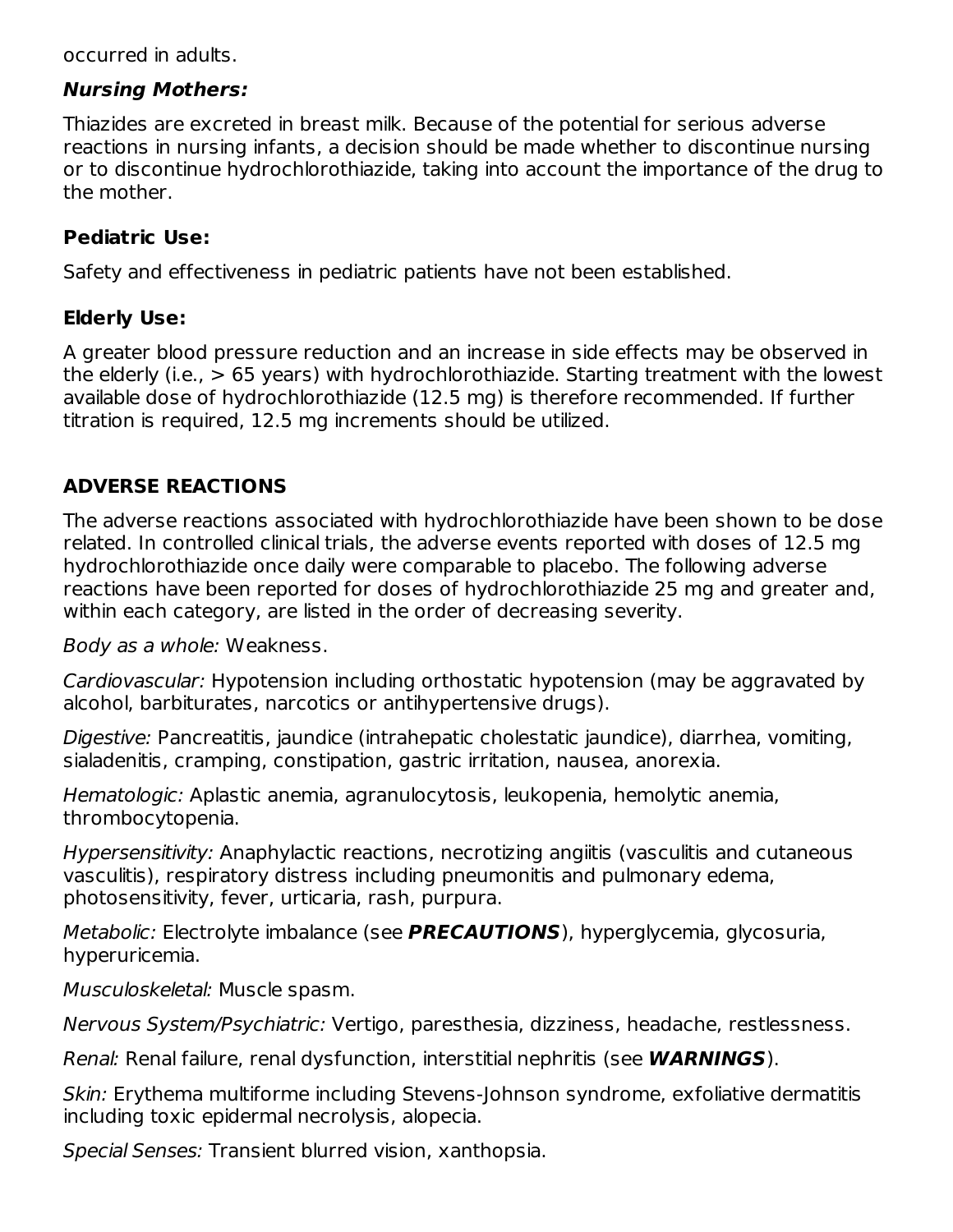Urogenital: Impotence.

Whenever adverse reactions are moderate or severe, thiazide dosage should be reduced or therapy withdrawn.

### **Postmarketing Experience:**

The following adverse reaction has been identified during post-approval use of hydrochlorothiazide. Because the reaction is reported voluntarily from a population of uncertain size, it is not possible to reliably estimate the frequency or establish a causal relationship to drug exposure.

Non-melanoma Skin Cancer: Hydrochlorothiazide is associated with an increased risk of non-melanoma skin cancer. In a study conducted in the Sentinel System, increased risk was predominantly for squamous cell carcinoma (SCC) and in white patients taking large cumulative doses. The increased risk for SCC in the overall population was approximately 1 additional case per 16,000 patients per year, and for white patients taking a cumulative dose of ≥50,000mg the risk increase was approximately 1 additional SCC case for every 6,700 patients per year.

### **OVERDOSAGE**

The most common signs and symptoms observed are those caused by electrolyte depletion (hypokalemia, hypochloremia, hyponatremia) and dehydration resulting from excessive diuresis. If digitalis has also been administered, hypokalemia may accentuate cardiac arrhythmias.

In the event of overdosage, symptomatic and supportive measures should be employed. Emesis should be induced or gastric lavage performed. Correct dehydration, electrolyte imbalance, hepatic coma and hypotension by established procedures. If required, give oxygen or artificial respiration for respiratory impairment. The degree to which hydrochlorothiazide is removed by hemodialysis has not been established.

The oral  $\mathsf{LD}_{50}$  of hydrochlorothiazide is greater than  $10$  gm/kg in the mouse and rat.

### **DOSAGE AND ADMINISTRATION**

For Control of Hypertension: The adult initial dose of hydrochlorothiazide is one capsule given once daily whether given alone or in combination with other antihypertensives. Total daily doses greater than 50 mg are not recommended.

### **HOW SUPPLIED**

Hydrochlorothiazide Capsules, USP are #4 Teal Opaque/White Opaque two piece hard gelatin capsules imprinted with **WATSON 347** and **12.5 mg** in black ink. They are supplied in bottles of 100 (NDC 0591-0347-01) and 500 (NDC 0591-0347-05). Bottles of 100 are supplied with child resistant closures.

Dispense in a tight, light-resistant container as defined in the USP.

### **Keep out of reach of children.**

**Store** at 20°- 25°C (68°-77°F). [See USP controlled room temperature.] Protect from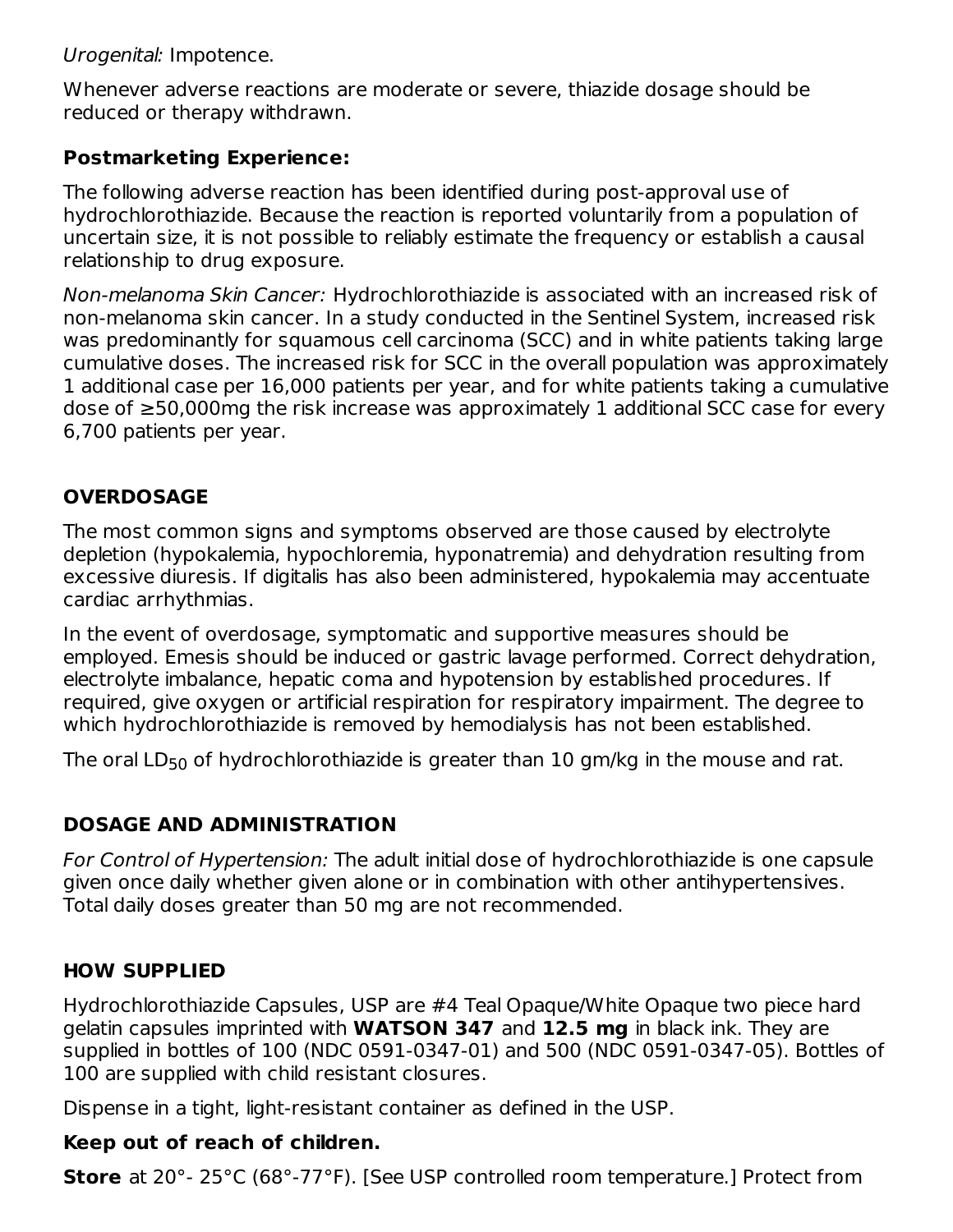light, moisture, freezing, -20°C (-4°F). Keep container tightly closed.

### **Rx only**

For all medical inquiries contact: ACTAVIS Medical Communications Parsippany, NJ 07054 USA 1-888-838-2872

Made in India

Manufactured By: Watson Pharma Private Limited Verna, Salcette Goa 403 722 INDIA

Distributed By: Actavis Pharma, Inc. Parsippany, NJ 07054 USA

Revised: August 2020

237496-3

### **PRINCIPAL DISPLAY PANEL**

NDC 0591-0347-01 Hydrochlorothiazide Capsules, USP, 12.5 mg 100 Capsules Rx Only



# **HYDROCHLOROTHIAZIDE**

hydrochlorothiazide capsule, gelatin coated

#### **Product Information**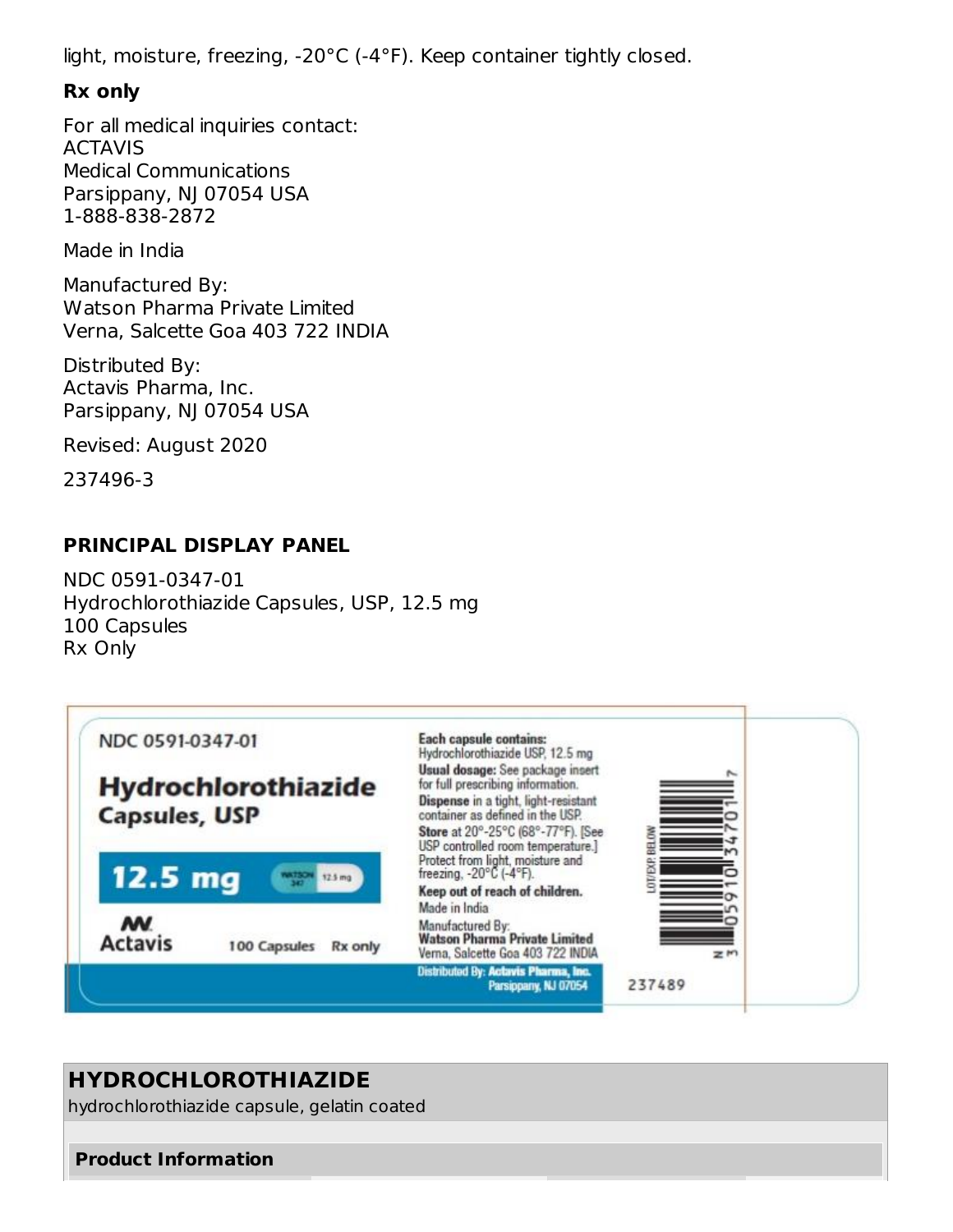| <b>Product Type</b>                               |  |                                           | HUMAN PRESCRIPTION DRUG                                       | <b>Item Code (Source)</b> |                                       |          | NDC:0591-0347               |                                   |  |  |
|---------------------------------------------------|--|-------------------------------------------|---------------------------------------------------------------|---------------------------|---------------------------------------|----------|-----------------------------|-----------------------------------|--|--|
| <b>Route of Administration</b>                    |  |                                           | ORAL                                                          |                           |                                       |          |                             |                                   |  |  |
|                                                   |  |                                           |                                                               |                           |                                       |          |                             |                                   |  |  |
|                                                   |  |                                           |                                                               |                           |                                       |          |                             |                                   |  |  |
| <b>Active Ingredient/Active Moiety</b>            |  |                                           |                                                               |                           |                                       |          |                             |                                   |  |  |
|                                                   |  |                                           | <b>Ingredient Name</b>                                        |                           |                                       |          |                             | <b>Basis of Strength Strength</b> |  |  |
|                                                   |  |                                           | HYDROCHLOROTHIAZIDE (UNII: 0)48LPH2TH) (HYDROCHLOROTHIAZIDE - |                           |                                       |          | HYDROCHLOROTHIAZIDE 12.5 mg |                                   |  |  |
| UNII:0J48LPH2TH)                                  |  |                                           |                                                               |                           |                                       |          |                             |                                   |  |  |
|                                                   |  |                                           |                                                               |                           |                                       |          |                             |                                   |  |  |
| <b>Inactive Ingredients</b>                       |  |                                           |                                                               |                           |                                       |          |                             |                                   |  |  |
|                                                   |  |                                           | <b>Ingredient Name</b>                                        |                           |                                       |          |                             | <b>Strength</b>                   |  |  |
|                                                   |  | <b>SILICON DIOXIDE (UNII: ETJ7Z6XBU4)</b> |                                                               |                           |                                       |          |                             |                                   |  |  |
| STARCH, CORN (UNII: O8232NY3SJ)                   |  |                                           |                                                               |                           |                                       |          |                             |                                   |  |  |
| <b>D&amp;C RED NO. 28 (UNII: 767IP0Y5NH)</b>      |  |                                           |                                                               |                           |                                       |          |                             |                                   |  |  |
| D&C YELLOW NO. 10 (UNII: 35SW5USQ3G)              |  |                                           |                                                               |                           |                                       |          |                             |                                   |  |  |
| FD&C BLUE NO. 1 (UNII: H3R47K3TBD)                |  |                                           |                                                               |                           |                                       |          |                             |                                   |  |  |
| <b>GELATIN (UNII: 2G86QN327L)</b>                 |  |                                           |                                                               |                           |                                       |          |                             |                                   |  |  |
| <b>LACTOSE MONOHYDRATE (UNII: EWQ57Q8I5X)</b>     |  |                                           |                                                               |                           |                                       |          |                             |                                   |  |  |
| MAGNESIUM STEARATE (UNII: 70097M6I30)             |  |                                           |                                                               |                           |                                       |          |                             |                                   |  |  |
| TITANIUM DIOXIDE (UNII: 15FIX9V2JP)               |  |                                           |                                                               |                           |                                       |          |                             |                                   |  |  |
| FERROSOFERRIC OXIDE (UNII: XM0M87F357)            |  |                                           |                                                               |                           |                                       |          |                             |                                   |  |  |
| FD&C BLUE NO. 2 (UNII: L06K8R7DQK)                |  |                                           |                                                               |                           |                                       |          |                             |                                   |  |  |
| FD&C RED NO. 40 (UNII: WZB9127XOA)                |  |                                           |                                                               |                           |                                       |          |                             |                                   |  |  |
|                                                   |  |                                           |                                                               |                           |                                       |          |                             |                                   |  |  |
|                                                   |  |                                           |                                                               |                           |                                       |          |                             |                                   |  |  |
| <b>Product Characteristics</b><br>Color           |  |                                           | white (WHITE OPAQUE), turquoise (TEAL OPAQUE)                 | <b>Score</b>              |                                       | no score |                             |                                   |  |  |
| <b>CAPSULE</b><br><b>Shape</b>                    |  |                                           |                                                               | <b>Size</b>               | 14mm                                  |          |                             |                                   |  |  |
| <b>Flavor</b>                                     |  |                                           |                                                               |                           | Imprint Code   WATSON;347;and;12;5;mg |          |                             |                                   |  |  |
| <b>Contains</b>                                   |  |                                           |                                                               |                           |                                       |          |                             |                                   |  |  |
|                                                   |  |                                           |                                                               |                           |                                       |          |                             |                                   |  |  |
|                                                   |  |                                           |                                                               |                           |                                       |          |                             |                                   |  |  |
| <b>Packaging</b>                                  |  |                                           |                                                               |                           |                                       |          |                             |                                   |  |  |
|                                                   |  |                                           |                                                               | <b>Marketing Start</b>    |                                       |          | <b>Marketing End</b>        |                                   |  |  |
| <b>Item Code</b><br>#                             |  |                                           | <b>Package Description</b>                                    |                           | <b>Date</b>                           |          |                             | <b>Date</b>                       |  |  |
| NDC:0591-0347-<br>1<br>Product<br>01              |  |                                           | 100 in 1 BOTTLE; Type 0: Not a Combination                    | 12/27/1996                |                                       |          |                             |                                   |  |  |
| NDC:0591-0347-<br>$\overline{2}$<br>05<br>Product |  |                                           | 500 in 1 BOTTLE; Type 0: Not a Combination                    | 12/27/1996                |                                       |          |                             |                                   |  |  |
|                                                   |  |                                           |                                                               |                           |                                       |          |                             |                                   |  |  |
| <b>Marketing Information</b>                      |  |                                           |                                                               |                           |                                       |          |                             |                                   |  |  |
| <b>Marketing</b>                                  |  |                                           | <b>Application Number or Monograph</b>                        |                           | <b>Marketing Start</b>                |          |                             | <b>Marketing End</b>              |  |  |
| <b>Category</b>                                   |  |                                           | <b>Citation</b>                                               |                           | <b>Date</b>                           |          |                             | <b>Date</b>                       |  |  |
| NDA authorized<br>generic                         |  | NDA020504                                 |                                                               | 12/27/1996                |                                       |          |                             |                                   |  |  |
|                                                   |  |                                           |                                                               |                           |                                       |          |                             |                                   |  |  |
|                                                   |  |                                           |                                                               |                           |                                       |          |                             |                                   |  |  |